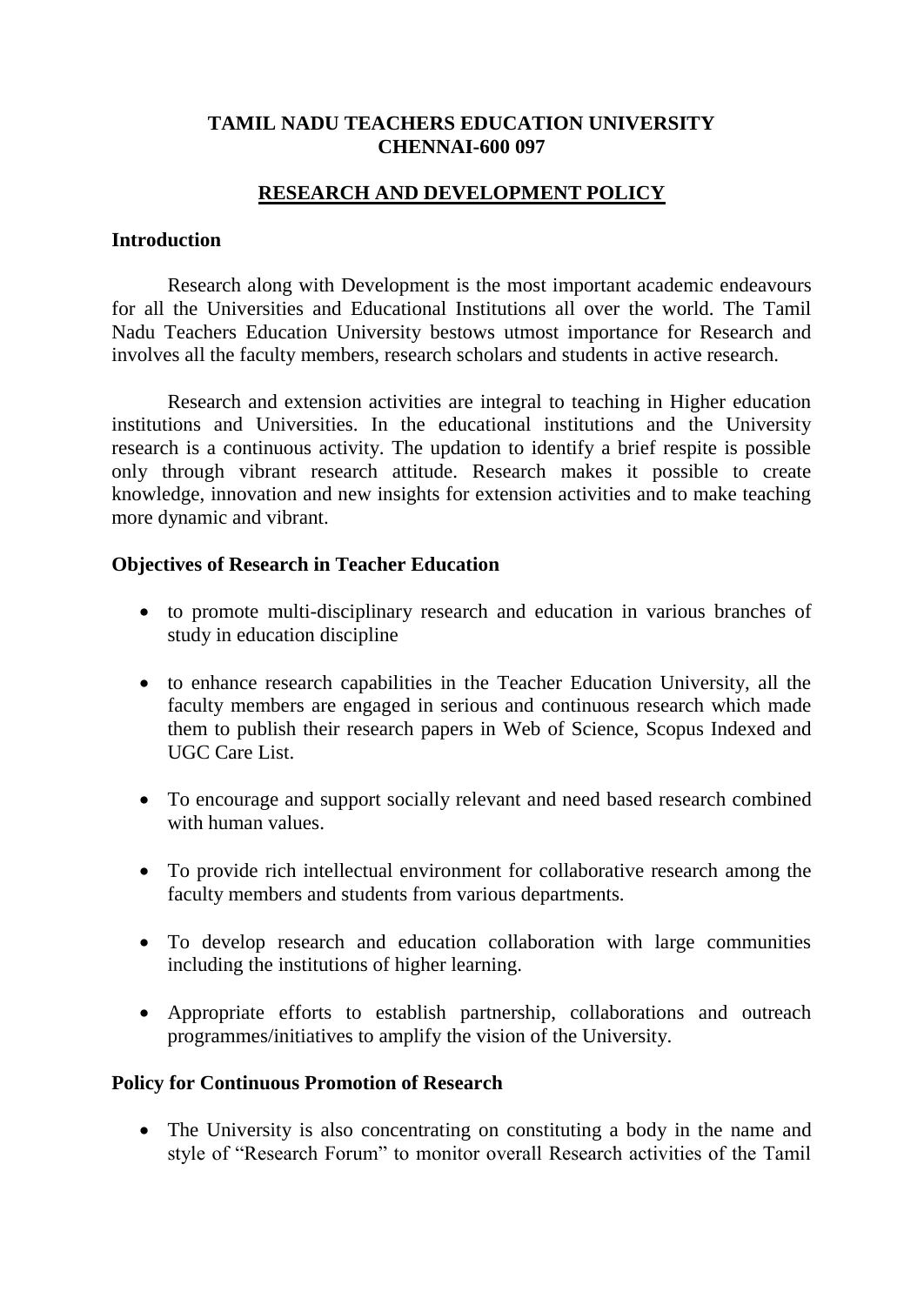Nadu Teachers Education University, exclusively for extensive development of research in the University.

- The University has also created a Research and Development Center for M.Ed., M.Phil., Ph.D., Funded Projects and Government Schemes for Research under the supervision of Director and Deputy Director placed for the proper observance of ethics.
- In order to accomplish continuous and consistent research, the Vice-Chancellor of the University has constituted a committee to promote research ethics in the University. The following are the aims of the research ethics committee.
	- to advise authorities on the development of policies and guidelines relating to teaching and research ethics
	- to advise Syndicate on the development, publication and review of criteria to be applied for research sponsorship.
	- to promote and monitor good practice relating to ethical considerations and maintaining academic integrity within the institution.
	- to monitor academic ethical practice within the University providing advice to sub-committees on ethical issues and receiving sub-committee minutes and annual reports appropriately.
	- to formulate institutional responses to national and international developments relating to teaching and research ethics.
	- to consider any matters referred to the Committee by Academic Council, the Research Committee, Board of Studies and Departments.
	- to promote quality research by the faculty members and create scope for credible research.
	- to promote academic and research integrity as well as publication of ethics.
	- to promote high quality publications in reputed journals that would help in achieving higher global ranks and overall improvement of the quality of research and education.
	- to develop an approach and methodology for identification of good quality journals.
	- to prevent publications in dubious/sub-standard journals which reflect adversely and tarnish the image of research work and lead to a long term academic damage.
	- to create and maintain a "CARE Reference List of Quality Journals", Scopus, Web of Science etc., for various academic evaluations.
	- to protect potential participants in the research, but it must also take into account potential risks and benefits for the community in which the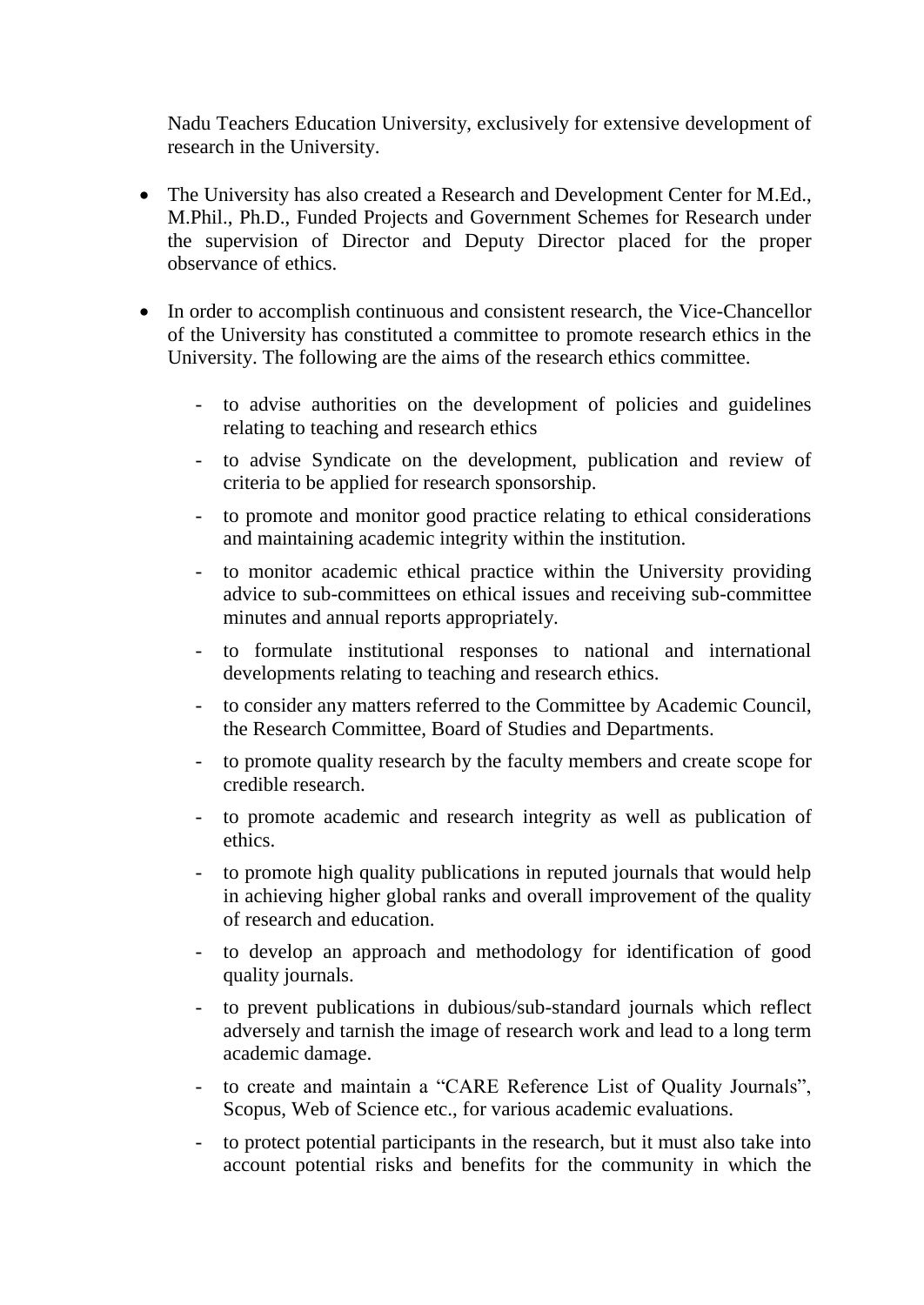research will be carried out. Its ultimate goal is to promote high ethical standards in research and development.

- to uphold the highest standards of rigor and integrity in all aspects of research, learning and teaching ensuring that research is conducted according to appropriate ethical, legal and professional frameworks, obligations and standards supporting an academic environment that is by a culture of integrity and based on good governance, best practice, and support for the development of researchers working together to strengthen the integrity of research, learning and teaching and to review progress regularly and openly.
- The University promotes research activities and encourages the faculty members to take up minor and major research projects funded by UGC and other funding agencies.
- The University also promotes research activities like conferences, collaborations, establishing network with other institutions in India and abroad.
- The faculty members of the University can pursue post-doctoral research, various collaborative research projects and fellowships and provide a good research ambience in the University.
- The qualified faculties in this University are encouraged to guide Ph.D research scholars in accordance with the Ph.D Regulations of this University.
- All eligible faculty members with required years of experience are encouraged to pursue Ph.D programmes and to publish required articles in order to get recognition for supervising Ph.D and M.Phil Research scholars.
- The faculty members who are in the rank of Professors are eligible to guide 8 Research Scholars and in the rank of Associate Professors are permitted to guide 6 Research Scholars besides the faculty members in the rank of Assistant Professors are permitted to guide 4 Research Scholars.
- The research output in the form of innovation, creativity and patent filing are encouraged by the University with due recognition.
- The University encourages the faculty members to have a tie-up with other institutions in India and abroad by executing required memoranda of understanding.
- The University Research Scholars may produce various theses in the field of education, hence the University introduced plagiarism check which is another vital requirement in the University. All the theses submitted by the scholars for Ph.D degree are essentially subjected to plagiarism check.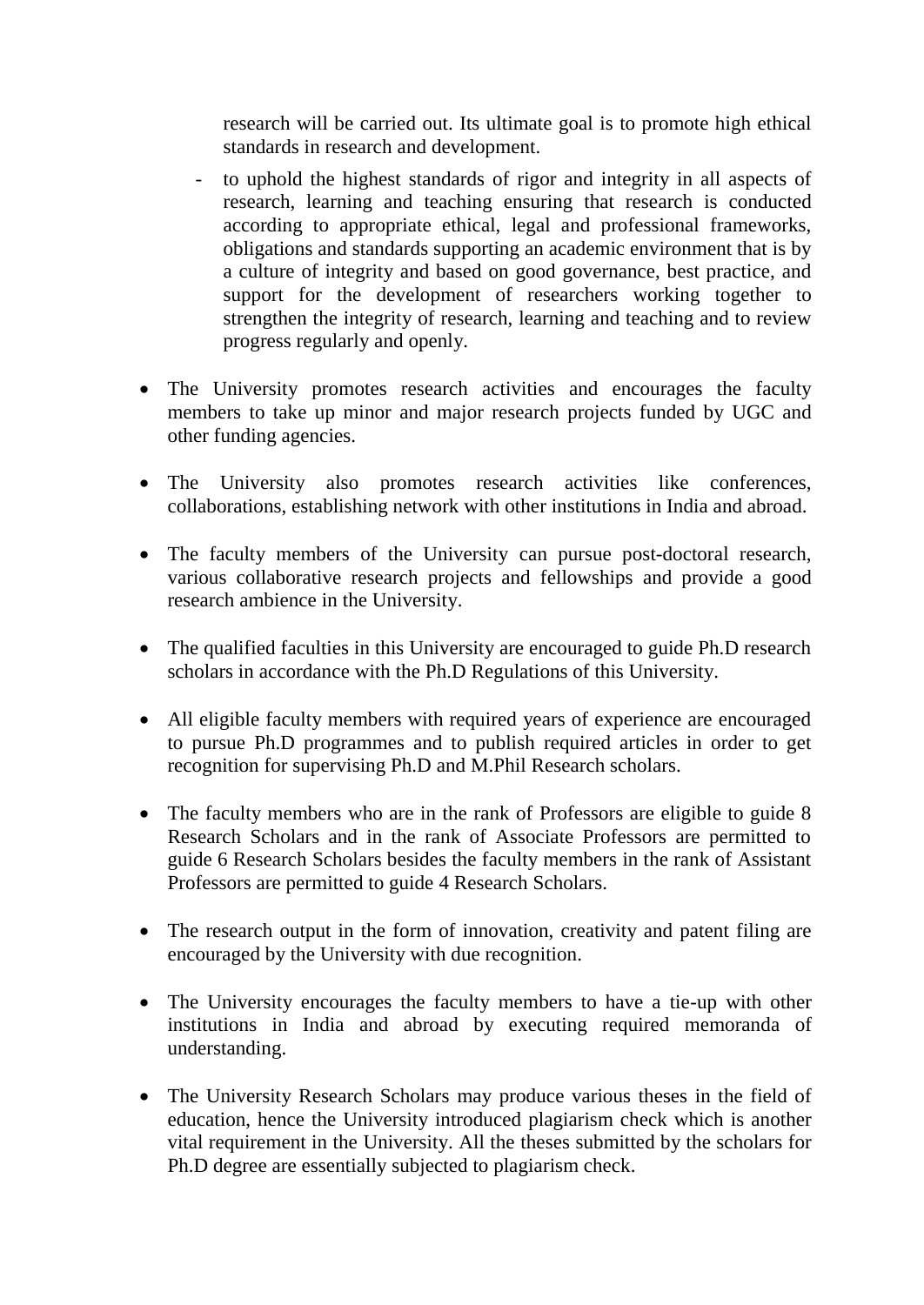- The University has a dynamic environment for research activities for six departments of study and research in the field of education.
- The University has evolved essential statutory norms for the University fellowships and grants in aid for research, etc.
	- Awards by University in aid of Post-graduate Study and Research are of two kinds.
		- (i) University Research Fellowships.
		- (ii) Grants-in-Aid or Research.
	- **University Research Fellowships** are awarded annually to Post-Graduates of this University in accordance with the laws set forth below to the candidates of sufficient merit with aptitude for research.
	- The fellowship is awarded to the candidates who posses the qualifications prescribed to undertake-research in any subject in a Department of Study and Research in the Teacher Education University or an institution approved for the purpose.
	- **Qualifications:** No candidate is eligible for a Fellowship unless he/she satisfies the conditions specified by the University for registering a research degree in the University.
	- **Procedure regarding award of Fellowships:** On receipt of the recommendations of the Head of Department of Study and Research in the University, the Vice-Chancellor will take into account their recommendation, and award Fellowships and permit the candidates to commence work in the University Departments.
	- The Award of Fellowships takes effect from the date for which the candidates commence work in the Department after the selection by the Vice-Chancellor. Candidates who fail to start work within four weeks from the date of intimation will forfeit the award.
	- Place of Research: Research Fellows in subjects in which there are University Departments or Laboratories or Institutes shall work under the guidance and supervision of the respective Head of the Department, Laboratory or Institute or other qualified supervisor approved for the purpose.
	- **Value and Tenure:** (i) The value of fellowship in the subjects included in the Faculty of Education is determined by the Syndicate from time to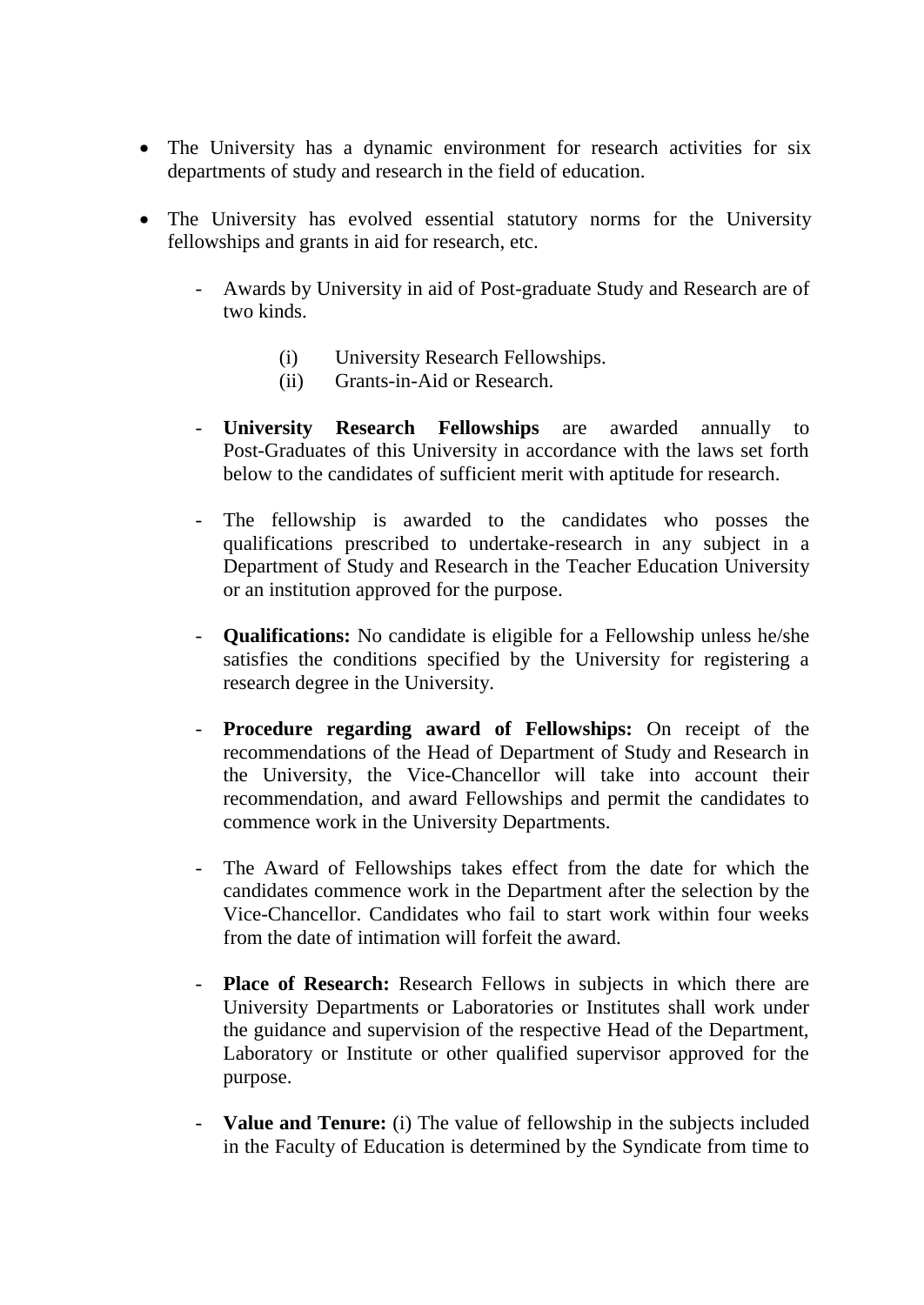time and the same is placed before the Academic Council for information.

- (ii) At the end of each year of the award, the candidates who are awarded fellowships shall submit a report to the University on the progress of research duly recommended by the Professor/Supervisor through the Head of the Department concerned. The Vice-Chancellor shall consider such reports and, if found satisfactory, continue the fellowship for the second year or the third year as the case may be. Normally, the fellowship shall be tenable for two years. In the case of the students who have been registered for the Ph.D. Degree, the fellowship may be continued for a third year.
- (iii) The Vice-Chancellor shall have power to terminate a research student of his fellowship at any time, if in his opinion, the progress is not satisfactory.

#### **State Government's Role**

The Tamil Nadu State Government plays a major and ultimate role in the development of Teacher Education in the State, throughout our country and abroad. The Government by passing an Act No.33 followed by a Government Order established a University in the name and style of Tamil Nadu Teachers Education University exclusively to promote excellence in teacher education. This initiation by the Government of Tamil Nadu gave a fillip for the amazing development of teacher education in the State of Tamil Nadu as well as India.

Subsequently, the Government of Tamil Nadu allotted 10 acres of land at Karapakkam, Chennai and also approved for the construction of buildings to the value of Rs.95 crores and constructed required number of buildings. With this infrastructure, the University took the development of Teacher Education to a greater heights and the teacher education had a flourishing development in both theory and practice.

The University has constituted Board of Studies for UG and PG besides the Board of Research Studies for M.Phil and Ph.D Degree Programme in the field of education. The University at the time of inception took over 491 colleges of education as its affiliated colleges of education in the State. The number of affiliated colleges gradually increased and as on date the University is having 649 colleges of education under its affiliated fold and among them there 7 Government Colleges of Education and 14 Government Aided Colleges of Education and 628 Self-Financing colleges of education.

In the Government and Government Aided Colleges of Education, Research and Development forms a major part of curriculum. This development in the University has resulted in continuous research and development in the Government, Government Aided and Self-financing Colleges of Education in the State.